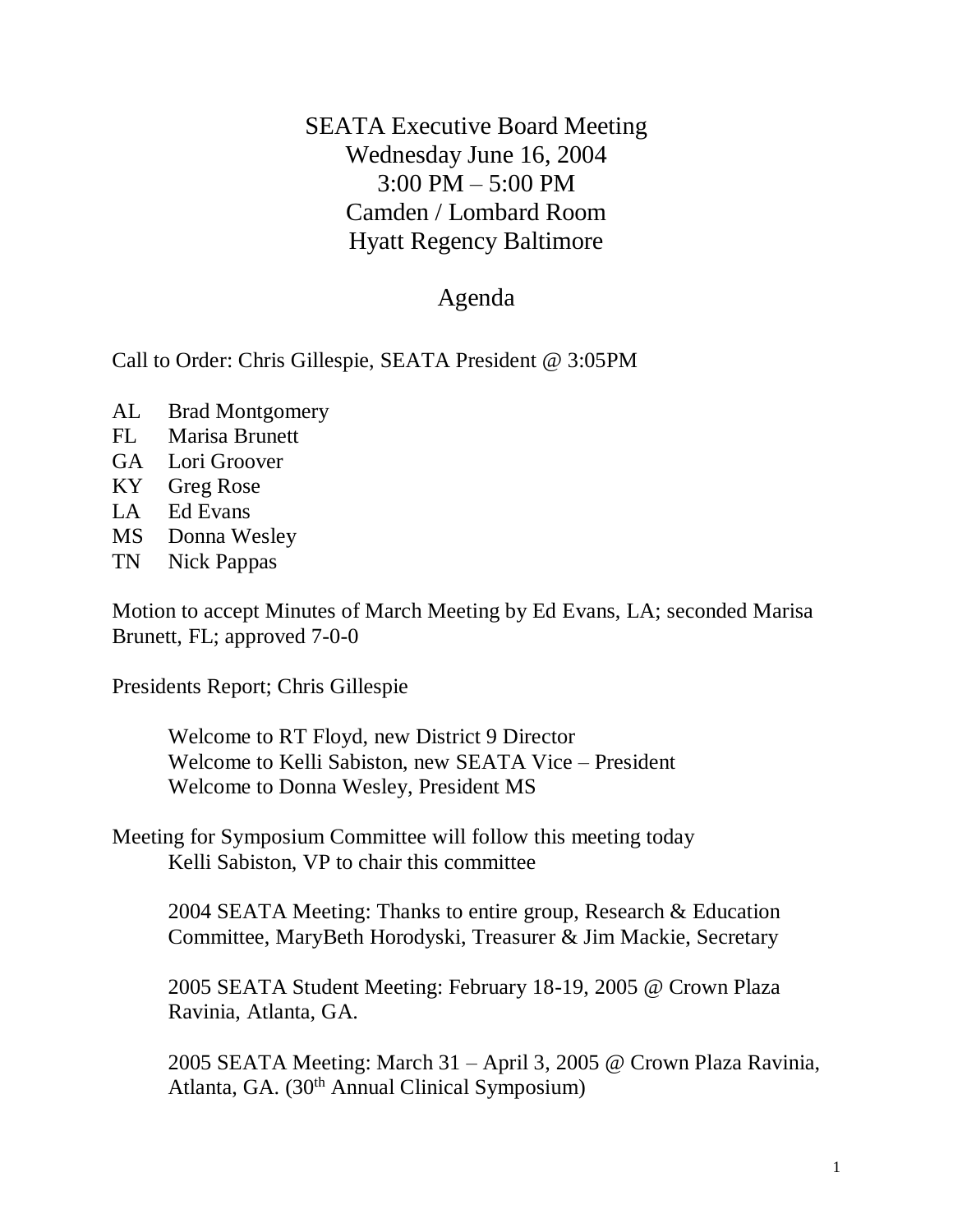2006 SEATA Meeting: March 30 – April 2, 2006 @ Crown Plaza Ravina, Atlanta, GA.

Reminder of Annual Business Meeting to be held at NATA Clinical Symposium June 17, 2004 5:00 pm - BCC Ballroom 3

Issues regarding Committee Structure: Forms to be sent for nomination purposes, report when those move from district or state, Reports to be received from the committee chair on regular basis to help improve function and provide timely information to the membership

Committee Clearinghouse: one person in charge of overseeing committees The number and makeup of committees to be reviewed by Chris Gillespie by September and recommendations to be made.

District Director Report: RT Floyd, District 9 Director

- Career Center income \$104, 083 (\$1,307.12 thru May to District 9)
- National Academy of Sports Medicine NASM is a member benefit
- District 9 members receiving awards at Baltimore
	- o Most Distinguished AT Jim Mackie & MaryBeth Horodyski
	- o Leslie Neistadt, Honorary Membership
	- o NATA Hall of Fame: Al & Sue Green, & Bill McDonald
	- o Athletic Trainer Service Award: Don Teahan & Christina Farley
- 2008 Convention site is TBA & will be reviewed at Dec. meeting
- 2005 annual meeting will be in Indianapolis
- 2006 District 9 will host the annual meeting in New Orleans
- Nomenclature task force report, see NATA News
- Chris Ingersoll appointed as new editor of AT Journal
- BOC is no longer NATABOC, they are now known as BOC
- NATA official statement on use of AED's now in place
- NATA forthcoming on official statement regarding head down use report
- Education Chair position still under review
- Secondary School Committee report on Appropriate Coverage for the Secondary School Athlete
- Financially NATA in good standing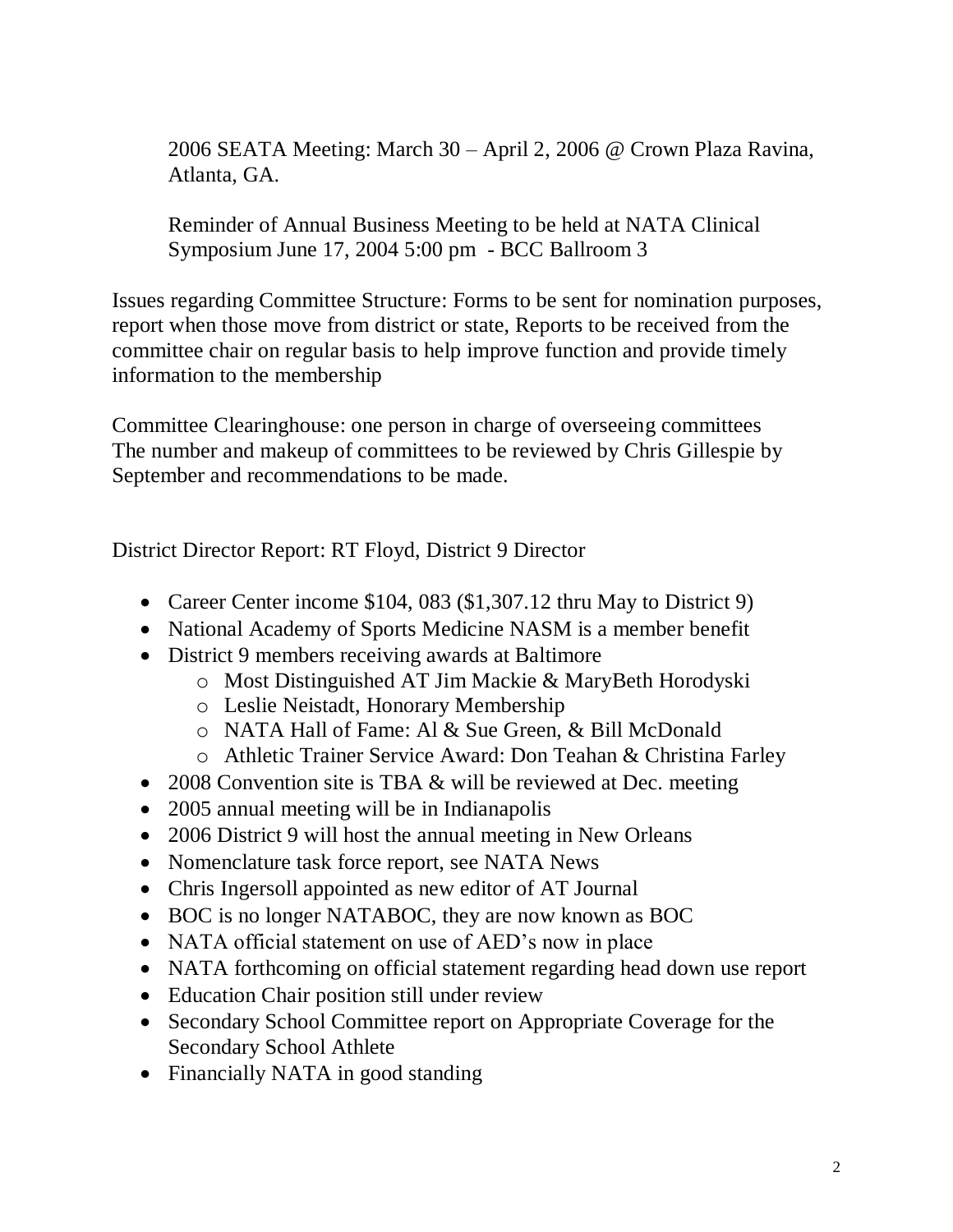- 2005 All convention registration categories except student will have a \$10.00 increase
- NATA has hired a lobbyist, Bill Finerfrock of Capitol Associates, Inc.
- Educational degree task force to *study* single degree to identify AT
- Approved \$2,000 grant to ACSSM Symposium on ACL Injuries
- Elected Sandy Miller, Treasurer & Marge Albolm, VP of NATA

Secretary Report: Jim Mackie

|                     | Election Summary and future timetable |       |        |       |       |
|---------------------|---------------------------------------|-------|--------|-------|-------|
|                     | D. Director                           | Pres. | Treas. | VP.   | Sec.  |
|                     |                                       |       |        |       |       |
| Last Began term     | 6/03                                  | 6/03  | 6/03   | 6/04  | 6/04  |
| <b>Nominations</b>  | 7/05                                  | 7/05  | 7/05   | 7/06  | 7/06  |
| Election            | 10/05                                 | 10/05 | 10/05  | 10/06 | 10/06 |
|                     |                                       |       |        |       |       |
| Begin next new term | 6/06                                  | 6/06  | 6/06   | 6/07  | 6/07  |

We will place end of term by name on executive directory

- Electronic Ballot proposal for elections  $\&$  surveys, we must make sure that this is within articles of incorporation of each state
- Web site host follow-up
- Use of barcodes for CEU and other validation is not cost effective at this time (Chris suggested he may be able to procure use of this type of apparatus and will investigate)
- Data base use, continuing to go well and available to states

Treasurer Report: MaryBeth Horodyski

Report presented 1/14/04 - 6 /14 /04 Outflows \$190,134.34 Overall total  $-5,348.17$ Review of Crown Plaza Ravinia proposed hotel contract for future meetings Reviewed SEATA 2004 meeting survey results Review of travel policy and necessary inclusion of vice-president position

Old Business